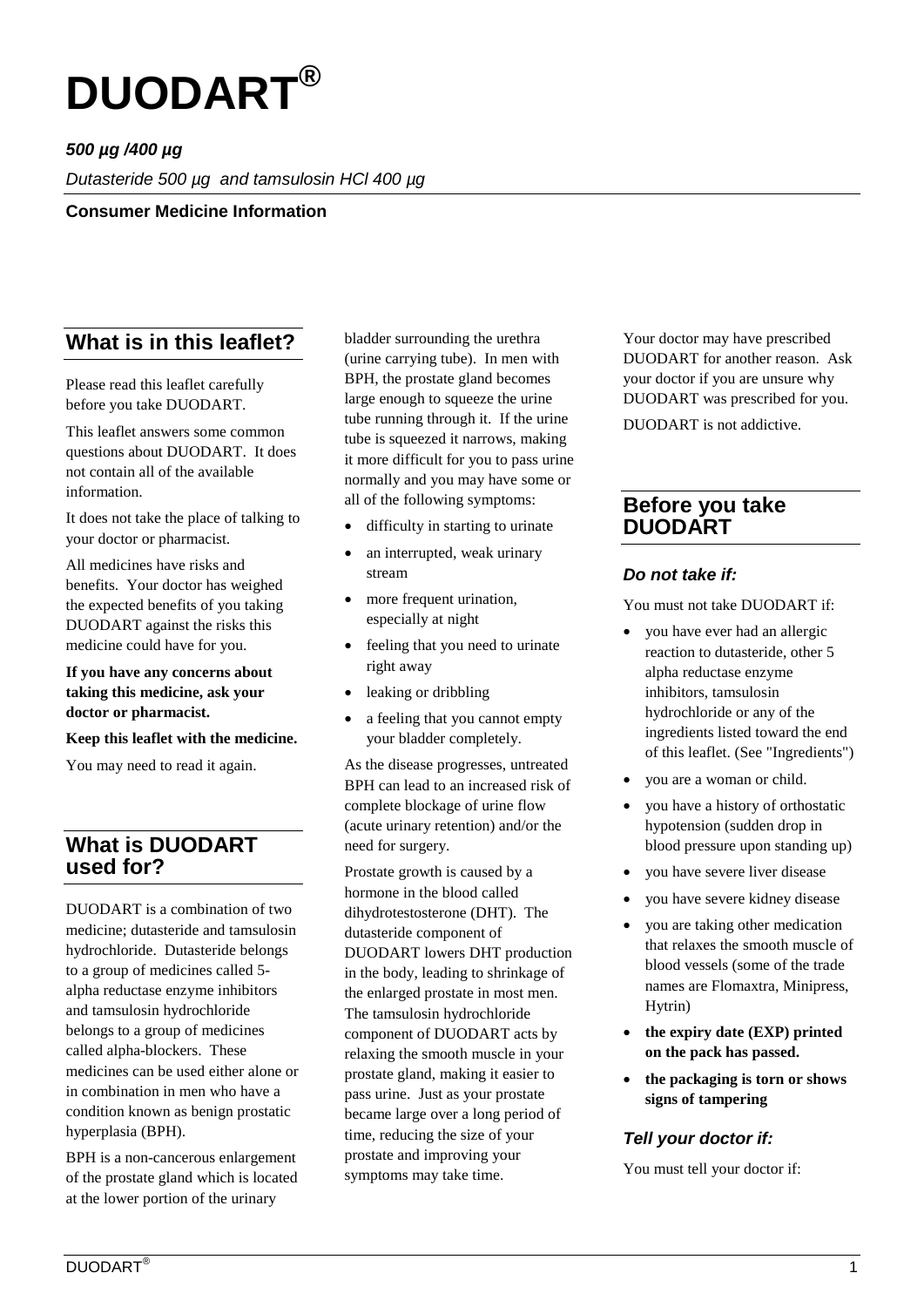- **you are allergic to foods, dyes, preservatives or any other medicines.**
- **you suffer from liver or kidney disease and/or other medical conditions**
- **you are going to have cataract (cloudy lens) surgery**
- **you are taking medicine to lower blood pressure (alpha blocker medicines that relax the smooth muscle of the blood vessels).**
- **you are taking any antifungal medicine such as ketoconazole**
- **you are taking any other medicines, including medicines you buy without a prescription such as vitamin supplements or herbal medicines.**
- **you have any allergies to sulphur**

Women who are pregnant or may be pregnant, and children, must avoid handling punctured or leaking capsules. Wash the affected area immediately with soap and water if there is any contact with the skin.

If dutasteride is absorbed through the skin by a woman who is pregnant with a male baby, it may cause the male baby to be born with abnormalities of the genital organs.

Dutasteride has been found in the semen of men taking dutasteride. If your partner is or may be pregnant, you must avoid exposing her to your semen as dutasteride may affect the normal development of a male baby. You must use a condom during sex.

You must not donate blood until 6 months after you've stopped taking DUODART.

# **How do I take DUODART?**

### *How much to take*

Take DUODART as directed by your doctor or pharmacist.

The usual dose in men is one capsule daily.

### *How to take it*

Swallow your DUODART capsules whole with some water, approximately 30 minutes after the same meal each day. It is very important that DUODART is not taken on an empty stomach as this may increase the risk of adverse effects.

Don't chew or open the capsules. Contact with the contents of the capsule may make your mouth or throat sore.

## *How long to take it for*

It is important to continue to take DUODART for as long as your doctor prescribes it, even if you do not feel any immediate benefit. Some men notice an early improvement in their symptoms however others may need to continue for 3-6 months to see if DUODART helps them. You must also continue to take your medicine as your symptoms improve.

**Do not stop taking DUODART, or change the dose without first checking with your doctor.**

# **What do I do if I take too much? (Overdose)**

**Immediately telephone your doctor or Poisons Information Centre (in Australia call 13 11 26) for advice, if you think you or anyone else may have taken too much DUODART, even if there are no signs of discomfort or poisoning.**

**If you are not sure what to do, contact your doctor or pharmacist.**

# **While you are taking DUODART**

## *Things you must do*

#### **Tell your doctor if, for any reason, you have not taken your medicine exactly as directed.**

If you forget to take a capsule, don't worry, just take the next dose as normal and continue as before.

#### **Do not take a double dose to make up for the one you have missed.**

DUODART decreases your PSA (prostate-specific antigen) levels. Therefore, if you are having a blood test to measure your PSA levels, tell your doctor you are taking DUODART.

## *Things you must not do*

**Do not give this medicine to anyone else, even if their symptoms seem similar to yours.**

**Do not use DUODART to treat any other complaints unless your doctor says to.**

# *Things to be careful of*

Some patients may experience dizziness or feel light headed.

Be careful driving or operating machinery until you know how DUODART affects you.

If you are having a cataract operation and are already taking or have taken DUODART, the pupil may dilate poorly and the iris (the coloured part of the eye) may become floppy during the operation (floppy iris syndrome). This can be managed if your surgeon knows beforehand that you have taken DUODART. If you are going to have eye surgery for cataracts, please tell your surgeon that you are taking or have taken DUODART.

In clinical studies where patients were taking both the individual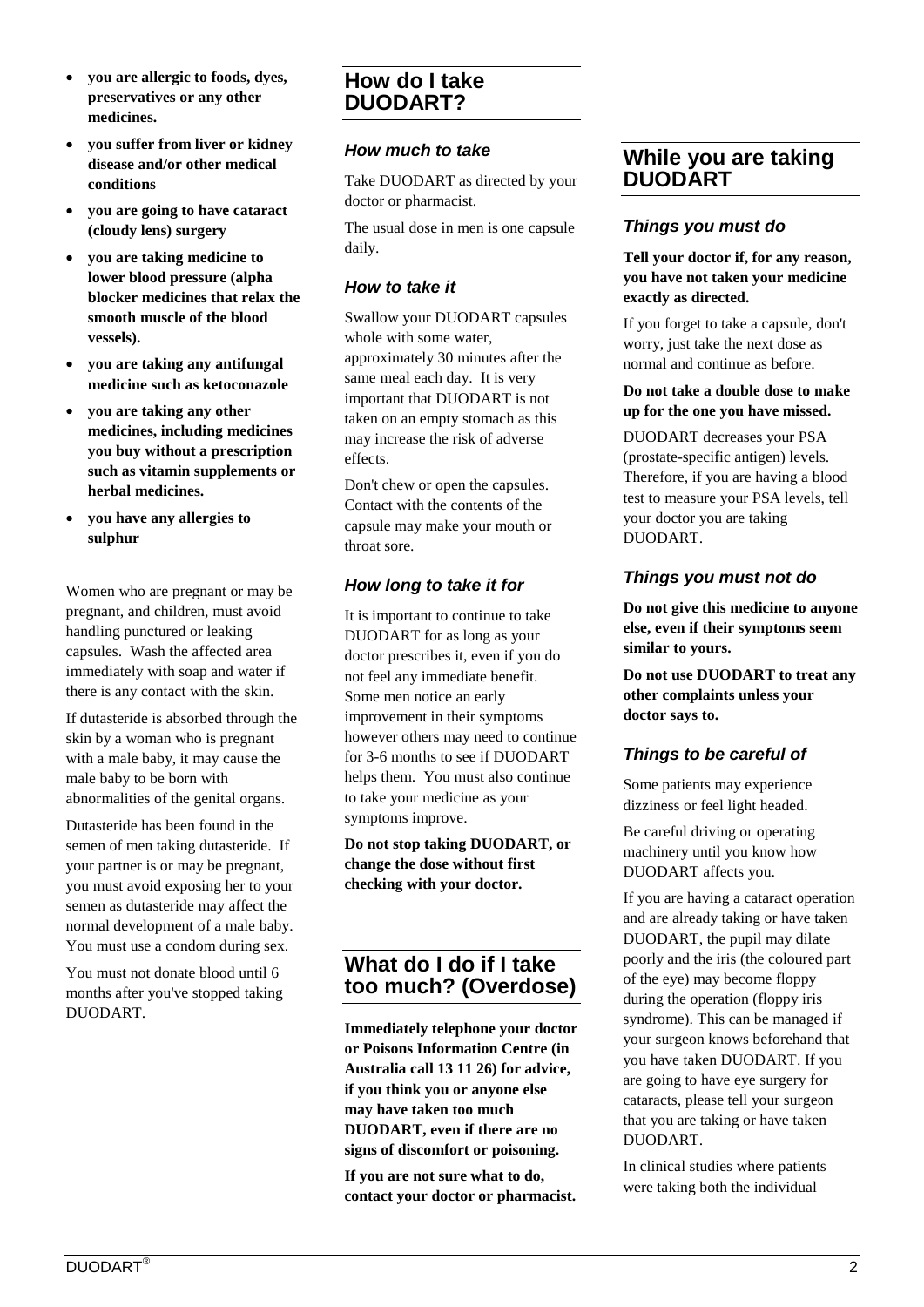components of DUODART, the rate of heart failure was higher than in patients taking the individual components alone. However, this was seen in less than 1% of patients. (Heart failure means your heart does not pump blood as well as it should.)

If you are taking DUODART, talk to your doctor about this and other possible side effects.

In a clinical study of men at increased risk of developing prostate cancer, a serious form of prostate cancer was reported more often in men taking DUODART than men who did not take DUODART. The reasons for this is currently unknown but may be due to the design of the clinical study.

A blood test to measure the amount of a substance called PSA (prostate specific antigen) in your blood can help your doctor to tell if you have prostate disease, including prostate cancer. If you have a higher than normal amount of PSA in your blood it could mean that you are at a higher risk of prostate cancer.

Men taking DUODART should have their PSA measured 6 months after starting treatment and then regularly after that. Taking DUODART will reduce the amount of PSA measured in your blood. You could still be at risk for prostate cancer even though your PSA is lower. Your doctor can still use PSA to help detect prostate cancer, by comparing your test results each time you have a PSA test.

It is important to take your medicine as your doctor recommends. If you do not take it regularly it may interfere with your doctor's ability to monitor your PSA.

# **What are the side effects?**

**Check with your doctor as soon as possible if you think you are experiencing any side effects or** 

#### **allergic reactions due to taking DUODART, even if the problem is not listed below.**

Like other medicines, DUODART can cause some side effects. If they occur, they are most likely to be minor and temporary. However, some may be serious and need medical attention.

The most commonly reported sideeffects are:

- impotence (inability to achieve or maintain an erection)
- decrease in libido (sex drive)
- difficulty with ejaculation
- breast swelling or tenderness. If this becomes troublesome or if you notice breast lumps or nipple discharge you should talk to your doctor about these changes as these may be signs of a serious condition, such a breast cancer.
- dizziness
- difficulty in sleeping (insomnia)

The following uncommon side effects have been reported:

- allergic reactions
- fast heart beat
- constipation, diarrhoea, vomiting
- weakness or loss of strength
- low blood pressure on standing
- itchy, blocked or runny nose.

Rarely, the following side effects have been reported:

- hair loss (usually from the body) or hair growth
- fainting

Very rarely, the following side effects have been reported:

- depressed mood
- serious skin reactions (such as Stevens-Johnson syndrome)
- testicular pain and testicular swelling
- nose bleeding
- changes in vision
- dry mouth

DUODART can cause dizziness, light-headedness and on rare occasions fainting. Take care when moving from a lying down or sitting position to sitting or standing, particularly if you wake up in the night, until you know how this medicine affects you.

There are some differences between DUODART and other tamsulosin products available in Australia. If you are switching to DUODART from another tamsulosin containing product dizziness or light headedness may occur when standing up.

If you feel dizzy or light-headed at any time during treatment, sit or lie down until the symptoms pass.

You may also experience a decrease in sperm count and semen volume.

One side effect of DUODART is known as "retrograde ejaculation". When this happens most of the ejaculation fluid runs back into the bladder instead of being squirted out. Retrograde ejaculation is painless.

Extremely rarely, medications similar to DUODART have caused prolonged painful erections, which is unrelated to sexual activity. If you have a prolonged erection, call your doctor or go to the Emergency Room as soon as possible.

#### **Tell your doctor immediately if you notice any of the following:**

- **Wheezing, swelling of the lips/mouth, difficulty in breathing, hayfever, lumpy rash (hives) or fainting. These could be a symptom of an allergic reaction.**
- **A widespread rash with blisters and peeling skin, particularly around the mouth, nose, eyes and genitals. These could be the symptoms of a serious skin reaction known as Stevens-Johnson syndrome.**

This is not a complete list of all possible side effects. Others may occur in some people and there may be some side effects not yet known.